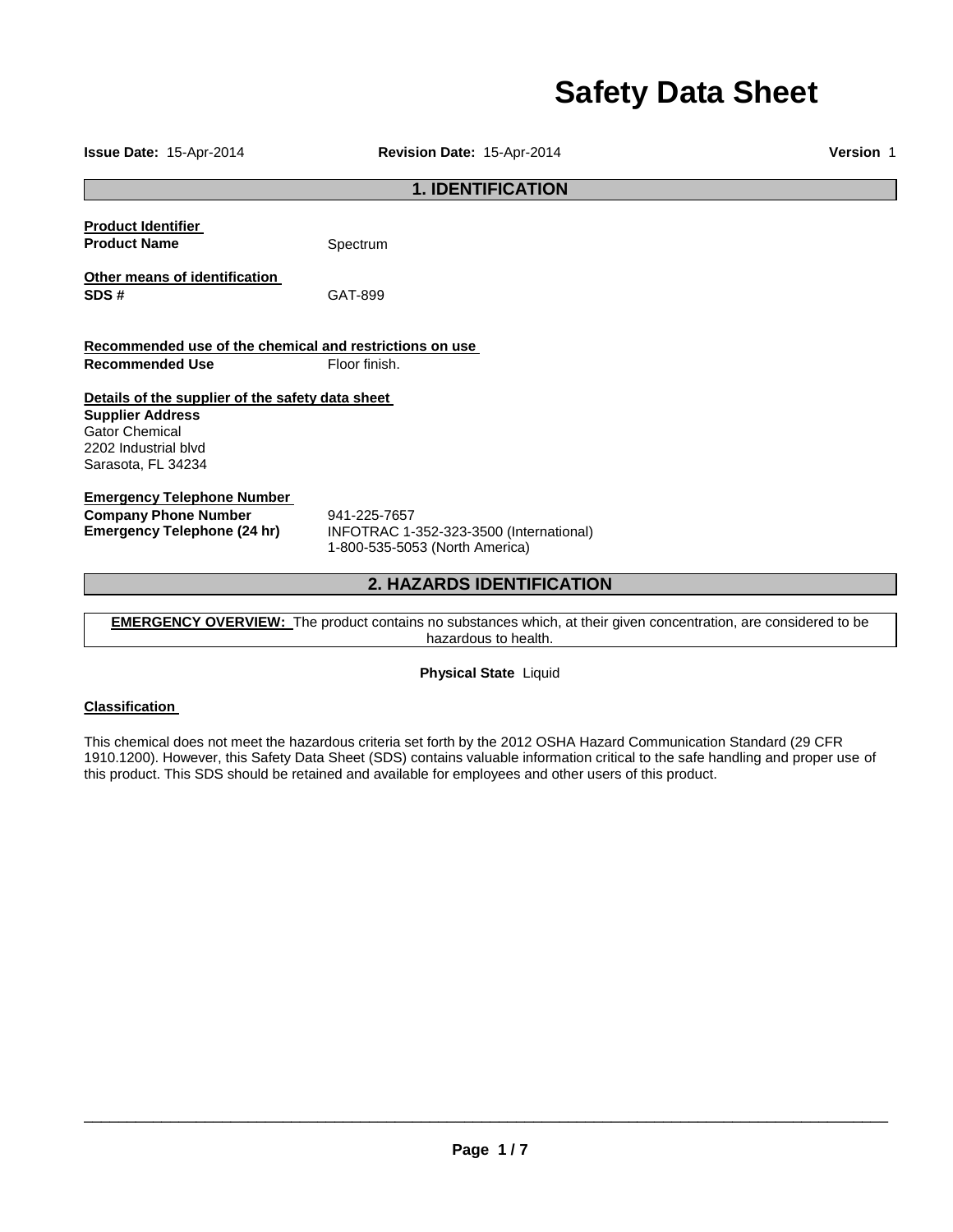## \_\_\_\_\_\_\_\_\_\_\_\_\_\_\_\_\_\_\_\_\_\_\_\_\_\_\_\_\_\_\_\_\_\_\_\_\_\_\_\_\_\_\_\_\_\_\_\_\_\_\_\_\_\_\_\_\_\_\_\_\_\_\_\_\_\_\_\_\_\_\_\_\_\_\_\_\_\_\_\_\_\_\_\_\_\_\_\_\_\_\_\_\_ **3. COMPOSITION/INFORMATION ON INGREDIENTS**

| <b>Chemical Name</b>                      | <b>CAS No</b>  | Weight-% |
|-------------------------------------------|----------------|----------|
| tributoxyethyl phosphate                  | 78-51-3        | 1-3      |
| Glycol ether TPM                          | 25498-49-1     | 1-3      |
| Dipropylene Glycol Monomethyl Ether (DPM) | 34590-94-8     | 1-3      |
| Di(ethylene glycol) ethyl ether           | $111 - 90 - 0$ | 1-3      |
| Urethane Emulsion                         |                | 1-5      |

\*\*If Chemical Name/CAS No is "proprietary" and/or Weight-% is listed as a range, the specific chemical identity and/or percentage of composition has been withheld as a trade secret.\*\*

## **4. FIRST-AID MEASURES**

#### **First Aid Measures**

| <b>Eye Contact</b>                  | Rinse thoroughly with plenty of water for at least 15 minutes, lifting lower and upper eyelids.<br>Consult a physician. |
|-------------------------------------|-------------------------------------------------------------------------------------------------------------------------|
| <b>Skin Contact</b>                 | Wash off immediately with plenty of water for at least 15 minutes.                                                      |
| <b>Inhalation</b>                   | Remove to fresh air.                                                                                                    |
| Ingestion                           | Clean mouth with water and drink afterwards plenty of water.                                                            |
| Most important symptoms and effects |                                                                                                                         |
| <b>Symptoms</b>                     | Direct contact may cause temporary redness and discomfort.                                                              |
|                                     | Indication of any immediate medical attention and special treatment needed                                              |
| <b>Notes to Physician</b>           | Treat symptomatically.                                                                                                  |

# **5. FIRE-FIGHTING MEASURES**

#### **Suitable Extinguishing Media**

Use extinguishing measures that are appropriate to local circumstances and the surrounding environment.

**Unsuitable Extinguishing Media** Not determined.

## **Specific Hazards Arising from the Chemical**

Not determined.

## **Protective equipment and precautions for firefighters**

As in any fire, wear self-contained breathing apparatus pressure-demand, MSHA/NIOSH (approved or equivalent) and full protective gear.

## **6. ACCIDENTAL RELEASE MEASURES**

#### **Personal precautions, protective equipment and emergency procedures**

**Personal Precautions Use personal protective equipment as required.** 

#### **Methods and material for containment and cleaning up**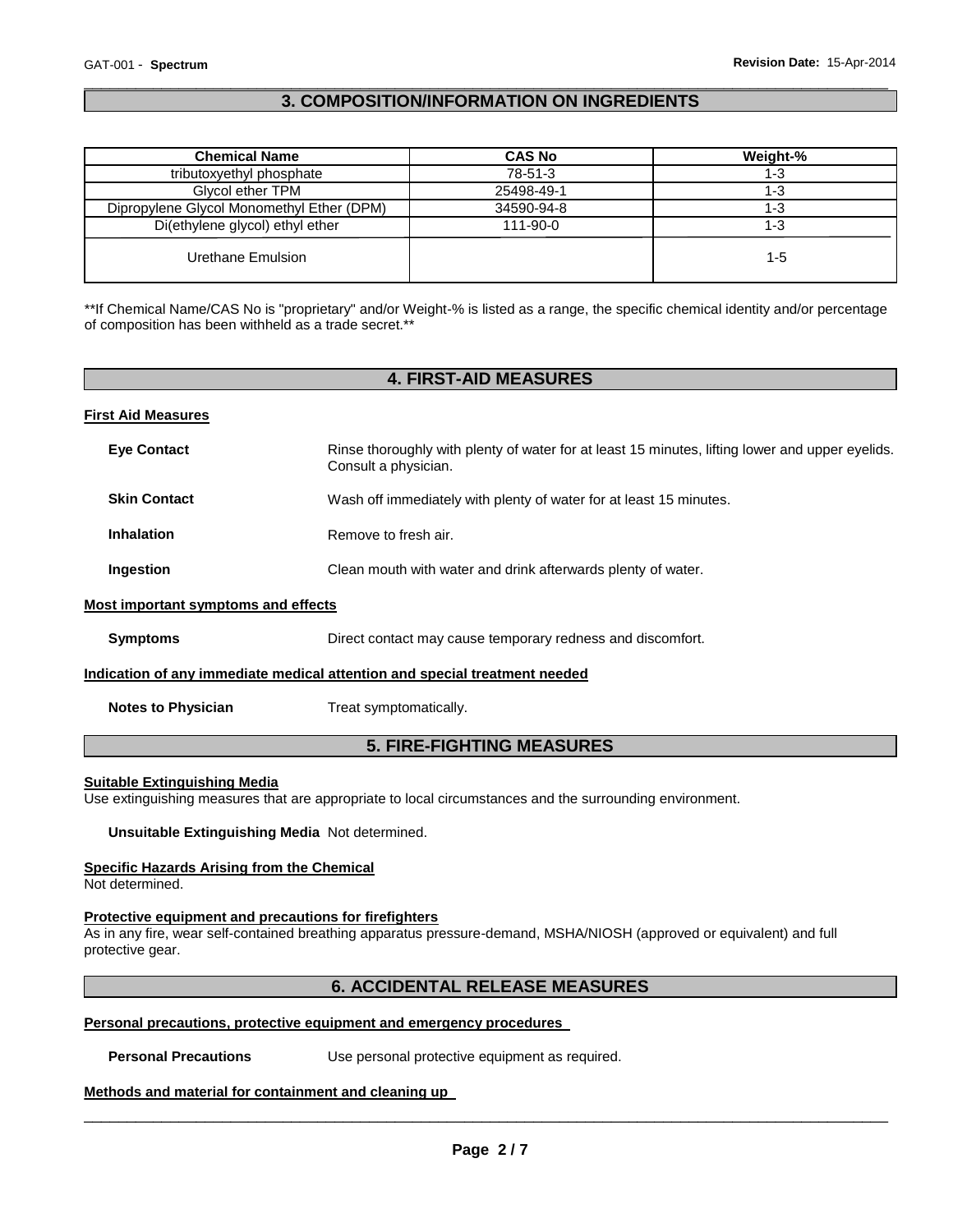| <b>Methods for Containment</b>                               | Prevent further leakage or spillage if safe to do so.                    |
|--------------------------------------------------------------|--------------------------------------------------------------------------|
| <b>Methods for Clean-Up</b>                                  | Keep in suitable, closed containers for disposal.                        |
|                                                              | 7. HANDLING AND STORAGE                                                  |
| Precautions for safe handling                                |                                                                          |
| <b>Advice on Safe Handling</b>                               | Handle in accordance with good industrial hygiene and safety practice.   |
| Conditions for safe storage, including any incompatibilities |                                                                          |
| <b>Storage Conditions</b>                                    | Keep containers tightly closed in a dry, cool and well-ventilated place. |
| <b>Incompatible Materials</b>                                | None known based on information supplied.                                |
|                                                              |                                                                          |

## **8. EXPOSURE CONTROLS/PERSONAL PROTECTION**

\_\_\_\_\_\_\_\_\_\_\_\_\_\_\_\_\_\_\_\_\_\_\_\_\_\_\_\_\_\_\_\_\_\_\_\_\_\_\_\_\_\_\_\_\_\_\_\_\_\_\_\_\_\_\_\_\_\_\_\_\_\_\_\_\_\_\_\_\_\_\_\_\_\_\_\_\_\_\_\_\_\_\_\_\_\_\_\_\_\_\_\_\_

#### **Exposure Guidelines**

| <b>Chemical Name</b>                | <b>ACGIH TLV</b> | <b>OSHA PEL</b>                      | <b>NIOSH IDLH</b>           |
|-------------------------------------|------------------|--------------------------------------|-----------------------------|
| Dipropylene Glycol Monomethyl Ether | STEL: 150 ppm    | TWA: 100 ppm                         | IDLH: 600 ppm               |
| (DPM)                               | TWA: 100 ppm     | TWA: 600 mg/m $^{\circ}$             | TWA: 100 ppm                |
| 34590-94-8                          |                  | (vacated) TWA: 100 ppm               | TWA: 600 mg/m <sup>3</sup>  |
|                                     |                  | (vacated) TWA: 600 mg/m <sup>3</sup> | STEL: 150 ppm               |
|                                     |                  | (vacated) STEL: 150 ppm              | STEL: 900 mg/m <sup>3</sup> |
|                                     |                  | (vacated) STEL: 900 mg/m $3$         |                             |
|                                     |                  | (vacated) S*                         |                             |
|                                     |                  |                                      |                             |

#### **Appropriate engineering controls**

**Engineering Controls** Apply technical measures to comply with the occupational exposure limits.

## **Individual protection measures, such as personal protective equipment**

| <b>Eye/Face Protection</b>      | Avoid contact with eyes.                                   |
|---------------------------------|------------------------------------------------------------|
| <b>Skin and Body Protection</b> | Wear suitable protective clothing.                         |
| <b>Respiratory Protection</b>   | Ensure adequate ventilation, especially in confined areas. |

**General Hygiene Considerations** Handle in accordance with good industrial hygiene and safety practice.

## **9. PHYSICAL AND CHEMICAL PROPERTIES**

#### **Information on basic physical and chemical properties**

**Physical State Contract Exercise State Contract Exercise State Liquid Appearance** 

**Property Construction Values Construction Values Remarks • Method pH** Not determined **Melting Point/Freezing Point Weltermined Boiling Point/Boiling Range 19th Control Range Point Point Point Report Report Report Point Report Report Report Point Report Report Point Report Report Report Report Report Report Report Report Report Report Report Repor Evaporation Rate** 

**Not determined**<br>Not determined

**Appearance Not determined Odor Metallistic Metallistic Metallistic Metallistic Metallistic Color <b>Color Color Not determined Color Color Not determined Color Not determined Color Not determined Col Odor Threshold**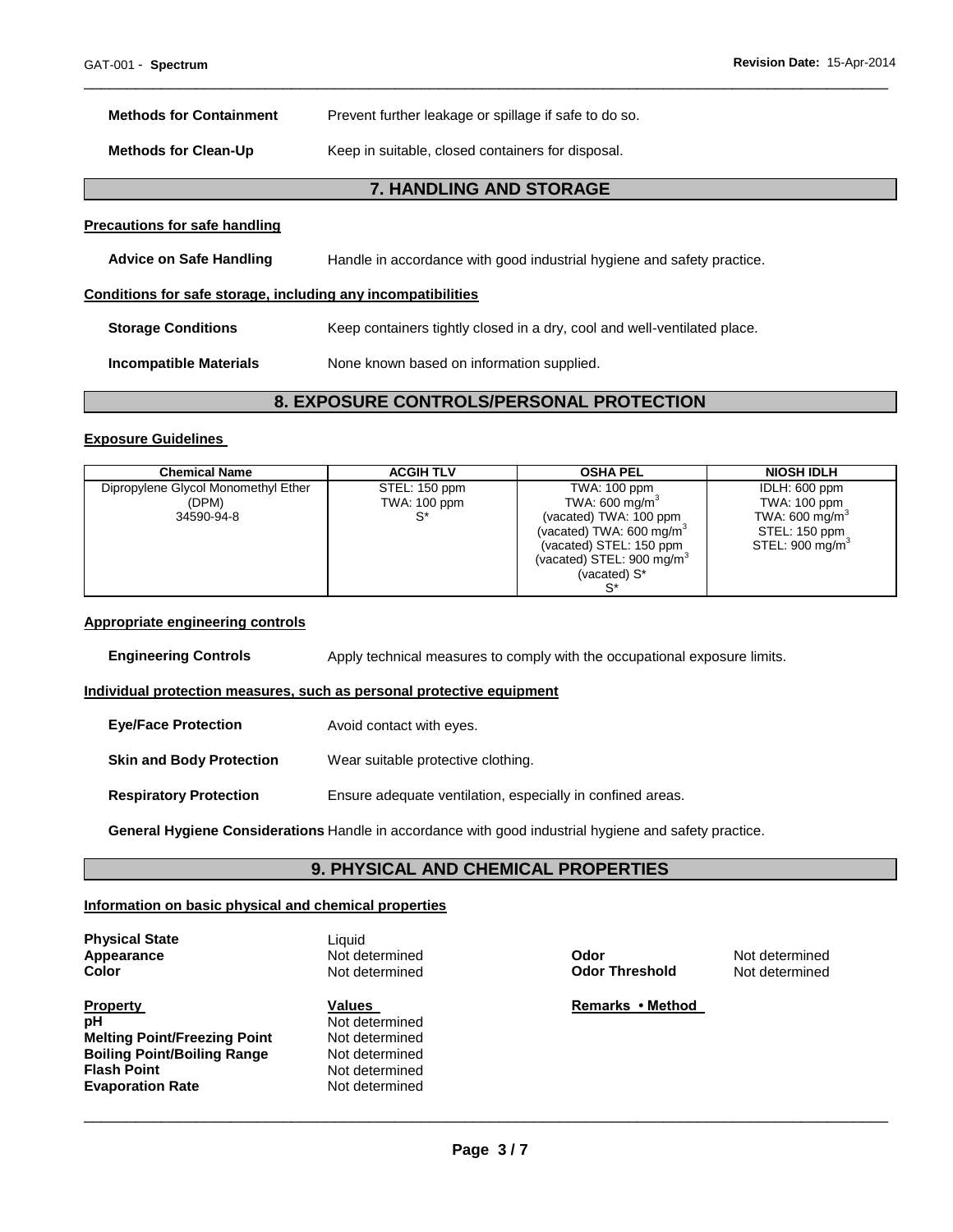| <b>Flammability (Solid, Gas)</b> | Not determined |
|----------------------------------|----------------|
| <b>Upper Flammability Limits</b> | Not determined |
| <b>Lower Flammability Limit</b>  | Not determined |
| <b>Vapor Pressure</b>            | Not determined |
| <b>Vapor Density</b>             | Not determined |
| <b>Specific Gravity</b>          | Not determined |
| <b>Water Solubility</b>          | Not determined |
| Solubility in other solvents     | Not determined |
| <b>Partition Coefficient</b>     | Not determined |
| <b>Auto-ignition Temperature</b> | Not determined |
| <b>Decomposition Temperature</b> | Not determined |
| <b>Kinematic Viscosity</b>       | Not determined |
| <b>Dynamic Viscosity</b>         | Not determined |
| <b>Explosive Properties</b>      | Not determined |
| <b>Oxidizing Properties</b>      | Not determined |

# **10. STABILITY AND REACTIVITY**

#### **Reactivity**

Not reactive under normal conditions.

#### **Chemical Stability**

Stable under recommended storage conditions.

#### **Possibility of Hazardous Reactions**

None under normal processing.

#### **Conditions to Avoid**

Keep out of reach of children.

#### **Incompatible Materials**

None known based on information supplied.

## **Hazardous Decomposition Products**

None known based on information supplied.

# **11. TOXICOLOGICAL INFORMATION**

#### **Information on likely routes of exposure**

| <b>Product Information</b> |                                                 |
|----------------------------|-------------------------------------------------|
| <b>Eve Contact</b>         | May cause temporary irritation on eye contact.  |
| <b>Skin Contact</b>        | May cause temporary irritation on skin contact. |
| <b>Inhalation</b>          | Avoid breathing vapors or mists.                |
| Ingestion                  | Do not taste or swallow.                        |

#### **Component Information**

| <b>Chemical Name</b>                              | Oral LD50            | <b>Dermal LD50</b>                                         | <b>Inhalation LC50</b>               |
|---------------------------------------------------|----------------------|------------------------------------------------------------|--------------------------------------|
| tributoxyethyl phosphate<br>78-51-3               | $=$ 3000 mg/kg (Rat) | $>$ 5000 mg/kg (Rabbit)                                    | $> 6.4$ mg/L (Rat) 4 h               |
| Di(ethylene glycol) ethyl ether<br>$111 - 90 - 0$ | $= 1920$ mg/kg (Rat) | $= 4200 \mu L/kg$ (Rabbit) = 6 mL/kg (<br>Rat <sup>'</sup> | $>$ 5240 mg/m <sup>3</sup> (Rat) 4 h |
| Glycol ether TPM<br>25498-49-1                    | $=$ 3184 mg/kg (Rat) | $= 15440$ mg/kg (Rabbit)                                   | $\sim$                               |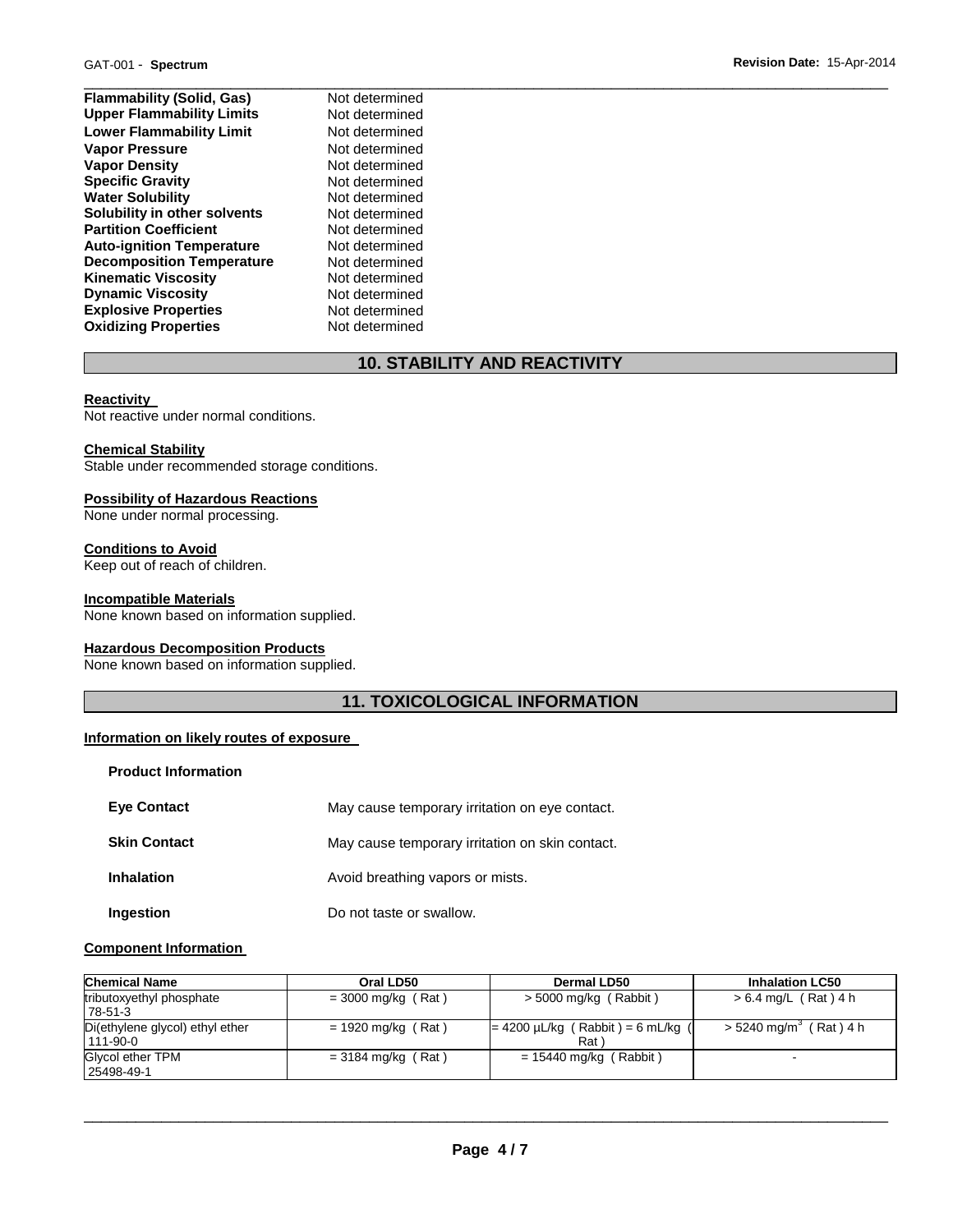| Dipropylene Glycol Monomethyl | = 5230 mg/kg (Rat) | = 9500 mg/kg (Rabbit) |  |
|-------------------------------|--------------------|-----------------------|--|
| Ether (DPM)                   |                    |                       |  |
| 34590-94-8                    |                    |                       |  |

## **Information on physical, chemical and toxicological effects**

**Symptoms** Please see section 4 of this SDS for symptoms.

## **Delayed and immediate effects as well as chronic effects from short and long-term exposure**

**Carcinogenicity** This product does not contain any carcinogens or potential carcinogens as listed by OSHA, IARC or NTP.

#### **Numerical measures of toxicity**

Not determined

## **12. ECOLOGICAL INFORMATION**

#### **Ecotoxicity**

An environmental hazard cannot be excluded in the event of unprofessional handling or disposal.

## **Component Information**

| <b>Chemical Name</b>      | Algae/aquatic plants | Fish                         | <b>Toxicity to</b><br>microorganisms | <b>Crustacea</b>          |
|---------------------------|----------------------|------------------------------|--------------------------------------|---------------------------|
|                           |                      |                              |                                      |                           |
| tributoxyethyl phosphate  |                      | 10.4 - 12.0: 96 h Pimephales |                                      |                           |
| 78-51-3                   |                      | promelas mg/L LC50 flow-     |                                      |                           |
|                           |                      | through                      |                                      |                           |
| Di(ethylene glycol) ethyl |                      | 11400 - 15700: 96 h          |                                      | 3940 - 4670: 48 h Daphnia |
| ether                     |                      | Oncorhynchus mykiss mg/L     |                                      | magna mg/L EC50           |
| 111-90-0                  |                      | LC50 flow-through 11600 -    |                                      |                           |
|                           |                      | 16700: 96 h Pimephales       |                                      |                           |
|                           |                      | promelas mg/L LC50 flow-     |                                      |                           |
|                           |                      | through 10000: 96 h          |                                      |                           |
|                           |                      | Lepomis macrochirus mg/L     |                                      |                           |
|                           |                      | LC50 static 19100 - 23900:   |                                      |                           |
|                           |                      | 96 h Lepomis macrochirus     |                                      |                           |
|                           |                      | mg/L LC50 flow-through       |                                      |                           |
|                           |                      | 13400: 96 h Salmo gairdneri  |                                      |                           |
|                           |                      | mg/L LC50 flow-through       |                                      |                           |
| Glycol ether TPM          |                      | 11619: 96 h Pimephales       |                                      | 10: 48 h Daphnia magna    |
| 25498-49-1                |                      | promelas mg/L LC50 static    |                                      | mg/L EC50                 |
| Dipropylene Glycol        |                      | 10000: 96 h Pimephales       |                                      | 1919: 48 h Daphnia magna  |
| Monomethyl Ether (DPM)    |                      | promelas mg/L LC50 static    |                                      | mg/L LC50                 |
| 34590-94-8                |                      |                              |                                      |                           |

#### **Persistence/Degradability**

Not determined.

#### **Bioaccumulation**

Not determined.

#### **Mobility**

| <b>Chemical Name</b>                      | <b>Partition Coefficient</b> |
|-------------------------------------------|------------------------------|
| tributoxyethyl phosphate                  | 4.78                         |
| 78-51-3                                   |                              |
| Dipropylene Glycol Monomethyl Ether (DPM) | $-0.064$                     |
| 34590-94-8                                |                              |
| Di(ethylene glycol) ethyl ether           | $-0.8$                       |
| $111 - 90 - 0$                            |                              |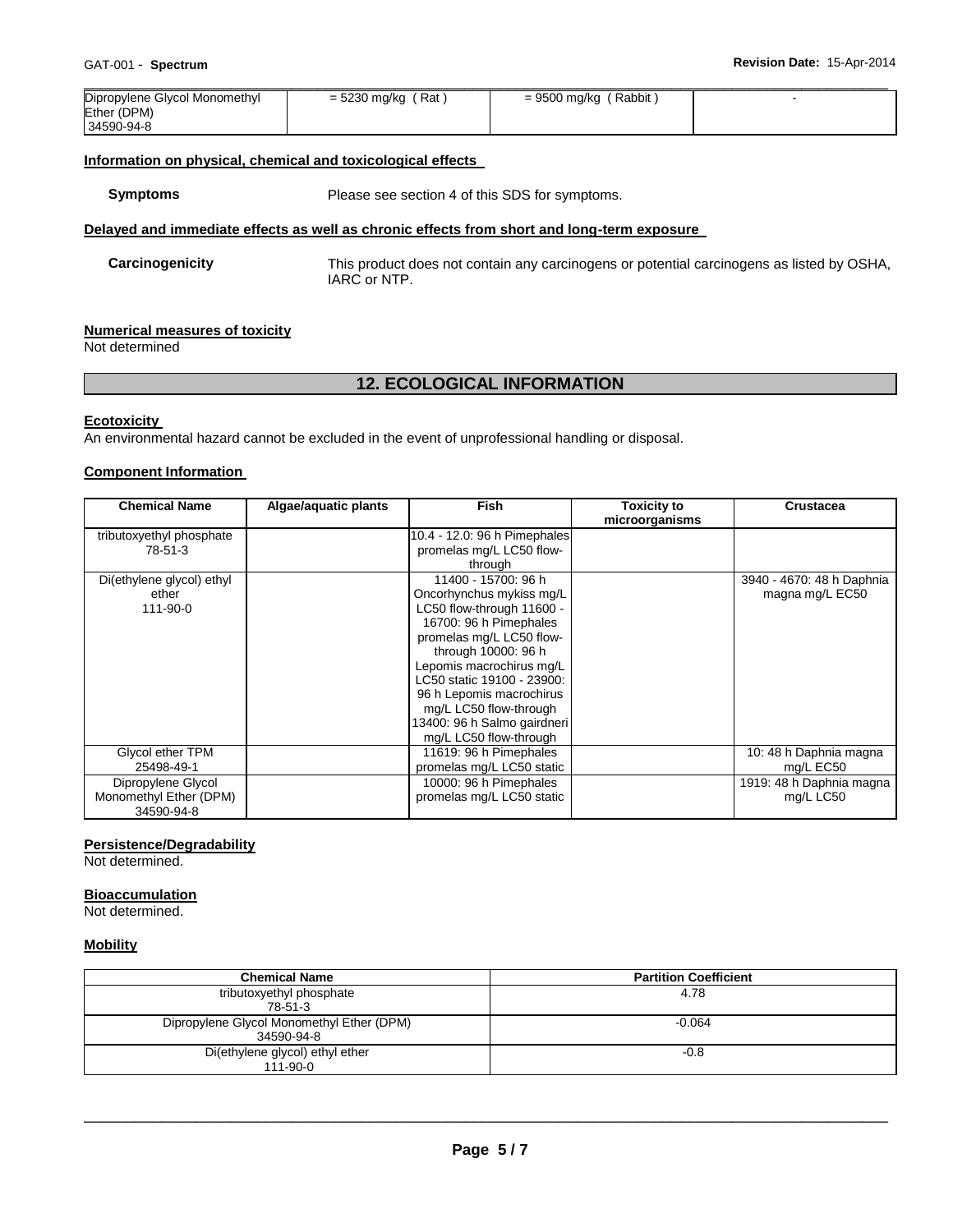# **Other Adverse Effects**

Not determined

# **13. DISPOSAL CONSIDERATIONS**

\_\_\_\_\_\_\_\_\_\_\_\_\_\_\_\_\_\_\_\_\_\_\_\_\_\_\_\_\_\_\_\_\_\_\_\_\_\_\_\_\_\_\_\_\_\_\_\_\_\_\_\_\_\_\_\_\_\_\_\_\_\_\_\_\_\_\_\_\_\_\_\_\_\_\_\_\_\_\_\_\_\_\_\_\_\_\_\_\_\_\_\_\_

| <b>Waste Treatment Methods</b> |                                                                                                        |
|--------------------------------|--------------------------------------------------------------------------------------------------------|
| <b>Disposal of Wastes</b>      | Disposal should be in accordance with applicable regional, national and local laws and<br>regulations. |
| <b>Contaminated Packaging</b>  | Disposal should be in accordance with applicable regional, national and local laws and<br>regulations. |

## **14. TRANSPORT INFORMATION**

| <b>Note</b> | Please see current shipping paper for most up to date shipping information, including<br>exemptions and special circumstances. |  |  |
|-------------|--------------------------------------------------------------------------------------------------------------------------------|--|--|
| <u>DOT</u>  | Not regulated                                                                                                                  |  |  |
| <b>IATA</b> | Not regulated                                                                                                                  |  |  |
| <b>IMDG</b> | Not regulated                                                                                                                  |  |  |

# **15. REGULATORY INFORMATION**

## **International Inventories**

Not determined

#### **Legend:**

*TSCA - United States Toxic Substances Control Act Section 8(b) Inventory DSL/NDSL - Canadian Domestic Substances List/Non-Domestic Substances List EINECS/ELINCS - European Inventory of Existing Chemical Substances/European List of Notified Chemical Substances ENCS - Japan Existing and New Chemical Substances IECSC - China Inventory of Existing Chemical Substances KECL - Korean Existing and Evaluated Chemical Substances PICCS - Philippines Inventory of Chemicals and Chemical Substances* 

## **US Federal Regulations**

## **SARA 313**

| <b>Chemical Name</b>                                   | <b>CAS No</b>  | Weight-% | <b>SARA 313 - Threshold</b><br>Values % |
|--------------------------------------------------------|----------------|----------|-----------------------------------------|
| Di(ethylene glycol) ethyl ether - 111-90-0             | $111 - 90 - 0$ | ن - ا    |                                         |
| Glycol ether TPM - 25498-49-1                          | 25498-49-1     | 1-3      |                                         |
| Dipropylene Glycol Monomethyl Ether (DPM) - 34590-94-8 | 34590-94-8     | 1-3      |                                         |